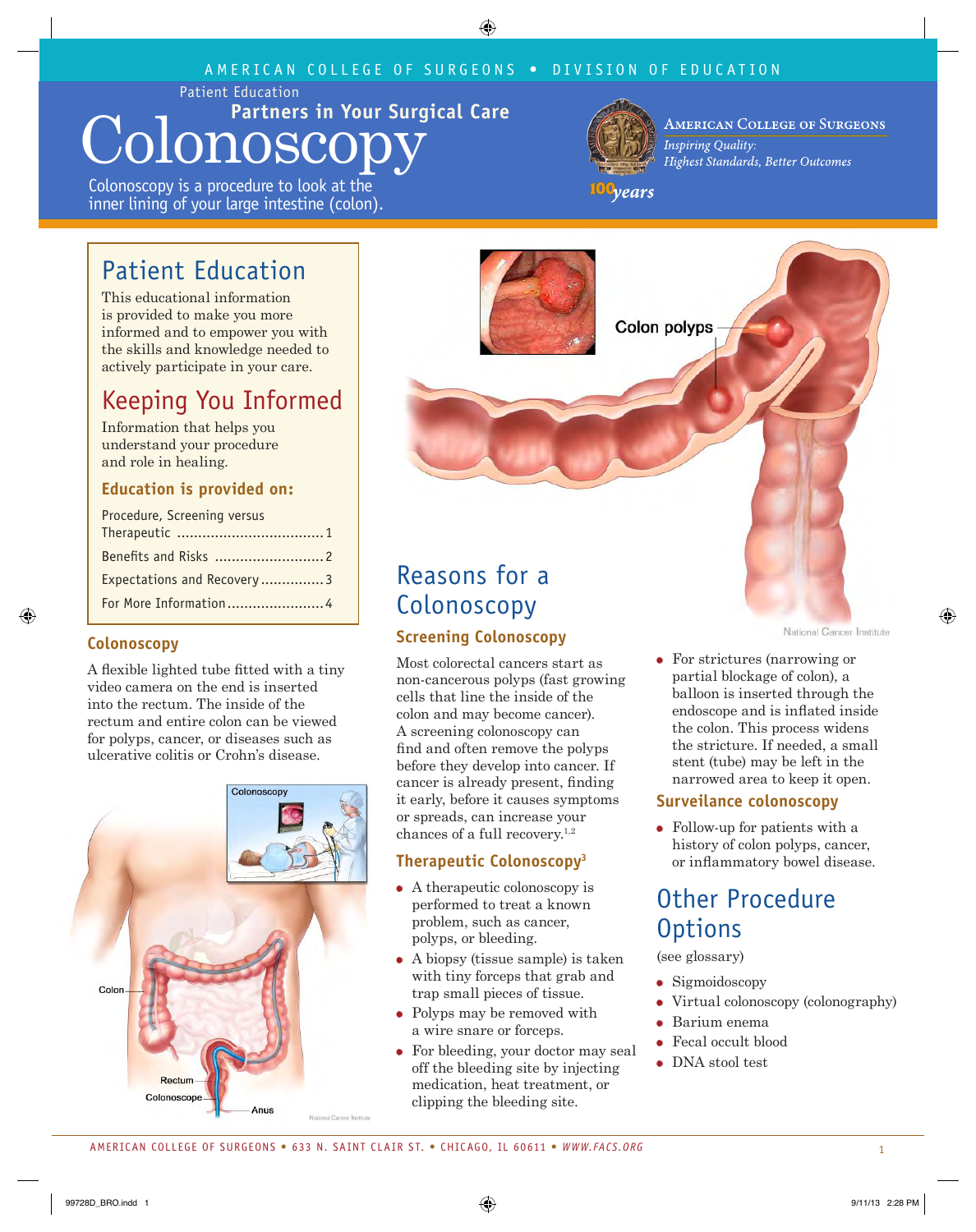# Benefits and Risks

# Keeping You Informed

### **Reasons for a Screening Colonoscopy**

- Starting at age 50, for persons with average risk, the American Cancer Society recommends a colonoscopy every 10 years or sigmoidoscopy every 5 years and screening for fecal occult blood (blood in your stool) every year. A colonoscopy can prevent 76% to 90% of colon cancer. $1, 2$
- The lifetime risk of developing colorectal cancer is about 1 in 19 (5.4%). The risk is slightly higher for men. Regular exercise, maintaining a healthy weight, eating fruits and vegetables, and limiting alcohol consumption may decrease your risk of colon cancer.
- The risk for colon cancer is increased if you have ulcerative colitis, or Crohn's disease, or a mother, father, or sibling with colorectal cancer<sup>4</sup>

### **Sensitivity of tests2**

- Fecal occult blood testing has a sensitivity of 40%–60% when done on a yearly basis. This means that if 10 people had colon cancer, this test would show positive blood in 4–6 of the 10. The others would have cancer, but it would not be detected.
- $\bullet$  Sigmoidoscopy has a sensitivity of 70%–80%, but can only identify polyps or tumors in the lower half of the colon and rectum.
- $\bullet$  Colonoscopy has a sensitivity of 90%.

### Benefits

A colonoscopy is the most accurate way to find and remove small polyps and get a biopsy. If you do not have a colonoscopy, polyps or cancer may not be identified until a more advanced stage. 4,5

### Risks

Your doctor will do everything possible to decrease risks, but colonoscopy and sigmoidoscopy, like all procedures, have risks.

| The Risk           | <b>What Happens</b>                                                                                                                                                                                                                                                                           | <b>Keeping You Informed</b>                                                                                                                                                                                                                                                                                                                                                                                                                                                       |
|--------------------|-----------------------------------------------------------------------------------------------------------------------------------------------------------------------------------------------------------------------------------------------------------------------------------------------|-----------------------------------------------------------------------------------------------------------------------------------------------------------------------------------------------------------------------------------------------------------------------------------------------------------------------------------------------------------------------------------------------------------------------------------------------------------------------------------|
| <b>Perforation</b> | Perforation (hole that passes<br>through the entire wall of the<br>colon) is reported in 0 to 2<br>per 1,000 procedures. The risk<br>can increase for therapeutic<br>procedures. Pressure from<br>the scope, a tear when air is<br>inserted, and polyp removal<br>can cause perforation. 6-12 | Management of perforation<br>depends on the size, whether<br>it's noticed immediately or later,<br>and how you are feeling overall.<br>A large perforation noticed<br>immediately requires surgery.<br>A perforation noticed several<br>days later is treated by rest,<br>intravenous fluids, antibiotics,<br>and close observation. It may<br>also require an operation.<br>Call your doctor if you have<br>fever, abdominal tenderness,<br>or shortness of breath. <sup>3</sup> |
| <b>Bleeding</b>    | Bleeding is reported in 0 to 4<br>per 1,000 procedures. The risk<br>is greater with large<br>polyp removal. 6-9                                                                                                                                                                               | A trace of blood is normal. If<br>there is over 4 tablespoons<br>of bleeding, call your doctor<br>immediately. You will be<br>watched carefully and may<br>be given blood. Surgery<br>is rarely necessary.                                                                                                                                                                                                                                                                        |
| Cardiorespiratory  | Complications during the<br>procedure can include irregular<br>heart beat (1 per 1,000),<br>low heart rate (8 per 1,000),<br>low blood pressure (12 per<br>1,000), low oxygen levels<br>(56 per 1,000), and heart<br>attacks and stroke (fewer<br>than 1 per 1,000). 6-9                      | Cardiorespiratory complications<br>are usually related to medicine<br>given to keep you comfortable<br>during the procedure. Your<br>doctor will monitor your heart<br>rate, breathing, and oxygen<br>levels. Oxygen and intravenous<br>fluids will be given if needed.                                                                                                                                                                                                           |
| <b>Death</b>       | No deaths are reported for<br>screening or therapeutic<br>colonoscopy since 2000. <sup>6-11</sup>                                                                                                                                                                                             | There is a small risk of<br>death (1 per 10,000) with a<br>therapeutic colonoscopy (a<br>colonoscopy for treatment<br>of disease or bleeding). <sup>6-12</sup>                                                                                                                                                                                                                                                                                                                    |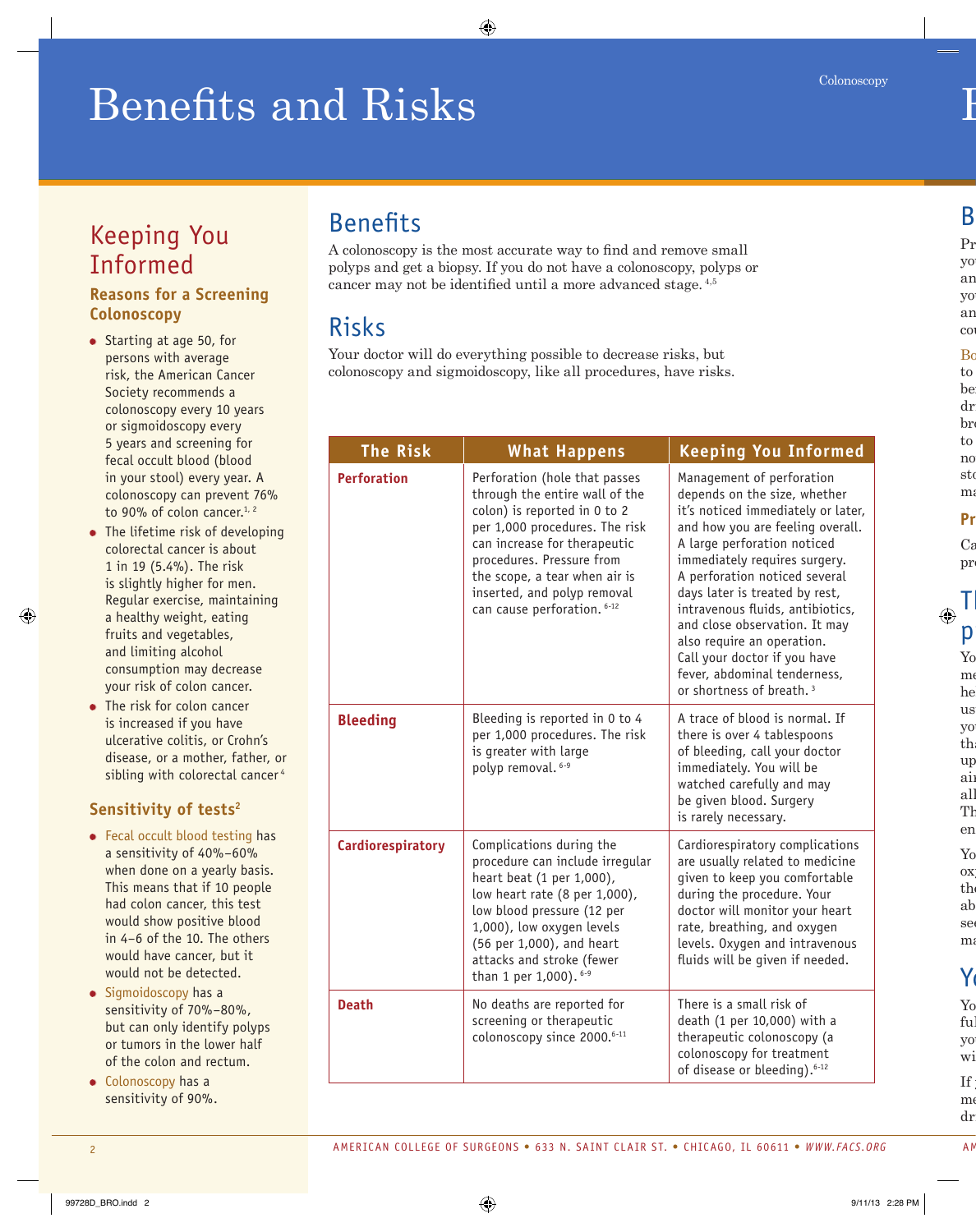### Expectations and Recovery Colonoscopy Colonoscopy

### Before the procedure

Pre-colonoscopy evaluation includes your history, current medications, and allergies. It is important to let your doctor know if you are taking any blood thinners (Plavix, aspirin, coumadin) vitamins, herbs, or iron.

Bowel preparation—The bowels need to be clean (removed of food and stool) before the procedure. You should only drink clear liquids (examples include broth, apple juice, and tea) for 12 to 24 hours before your test. Drink nothing 4 hours before your test. If stool is left in the bowel, your doctor may have to reschedule the test.

### **Preparation Instructions**

Carefully follow the prep instructions provided by your doctor.

### The day of your procedure

You will be placed on your side and given medicine, through an intravenous line to help you relax. You will lie on your side, usually with your knees drawn towards your chest. Your doctor will guide a scope that is inserted into the anus and passed up through the colon. Small amounts of air are inserted to open the colon and allow viewing of the surrounding area. The tube has a light and camera at the end and sends pictures to a TV screen.

Your heart rate, breathing, and oxygen level will be monitored during the exam. The procedure will take about 20 to 60 minutes. If your doctor sees abnormal tissue or polyps, they may be removed or biopsied.

### Your recovery

You will be monitored until you are fully awake. Without complications you are usually discharged home within 30 to 90 minutes.

If you receive sedation or relaxation medication you will need someone to drive you home. You may feel groggy and it is recommended that you do not make any big decisions, drive, or return to work for the rest of the day.

Diet—Though you may be eager to eat after fasting, it is a good idea to start with soft foods for your first meal.

Pain—Severe pain is rare after the procedure. 6,7 You may have minor cramping and gas after the procedure. After you pass gas, the cramping should be gone.

Bowel movements—You should return to your normal bowel movement pattern within 2 to 3 days after your procedure.

If you had a biopsy or polyps removed, your doctor will let you know:

- when and how you will be informed about your results.
- if you need to avoid aspirin. ibuprophen, or other blood thinners for 10–14 days after the procedure.

#### **When to Call Your Doctor**

#### Call Doctor \_\_\_\_\_\_\_\_\_\_\_\_\_\_\_\_\_\_\_\_\_\_\_\_ at

 $\mathbf{r}$  if you have:

- severe abdominal pain or if your abdomen feels hard–this could be a symptom of colon perforation.
- bleeding for more than 2 bowel movements or bright red bleeding that fills a shot glass
- fever greater than  $100.4^{\circ}$  F (38 $^{\circ}$  C)
- swelling, redness, or drainage at the intravenous site
- weakness, shortness of breath, or fainting
- nausea or vomiting blood

# Keeping You Informed

#### **Your medicine**

If you take medication each day, ask your doctor what medications you should take on the day of the procedure. Usually you will take your regular medication with a small sip of water.

### **Safety check**

If you are having the procedure done in a hospital or ambulatory center, an identification bracelet with your name will be placed on your wrist. This should be checked by all health care team members before providing any procedure or giving you medication.

#### **Sedation**

If you receive sedation or anesthesia for your procedure, talk to your doctor about the type of sedation and side effects. Common drugs include benzodiazepines (midazolam/ Versed), opioids (Fentanyl), and other agents (Propofol).<sup>13</sup>

If sedated, you will be monitored by your doctor and another health care provider. A clip will be placed on your finger that will measure your heart rate and oxygen levels. Your blood pressure and heart activity may also be monitored.

| <b>Other Instructions:</b>    |             |              |  |  |
|-------------------------------|-------------|--------------|--|--|
|                               |             |              |  |  |
|                               |             |              |  |  |
| <b>Follow-Up Appointments</b> |             |              |  |  |
|                               |             |              |  |  |
| Who                           | <b>Date</b> | <b>Phone</b> |  |  |
|                               |             |              |  |  |
|                               |             |              |  |  |
|                               |             |              |  |  |